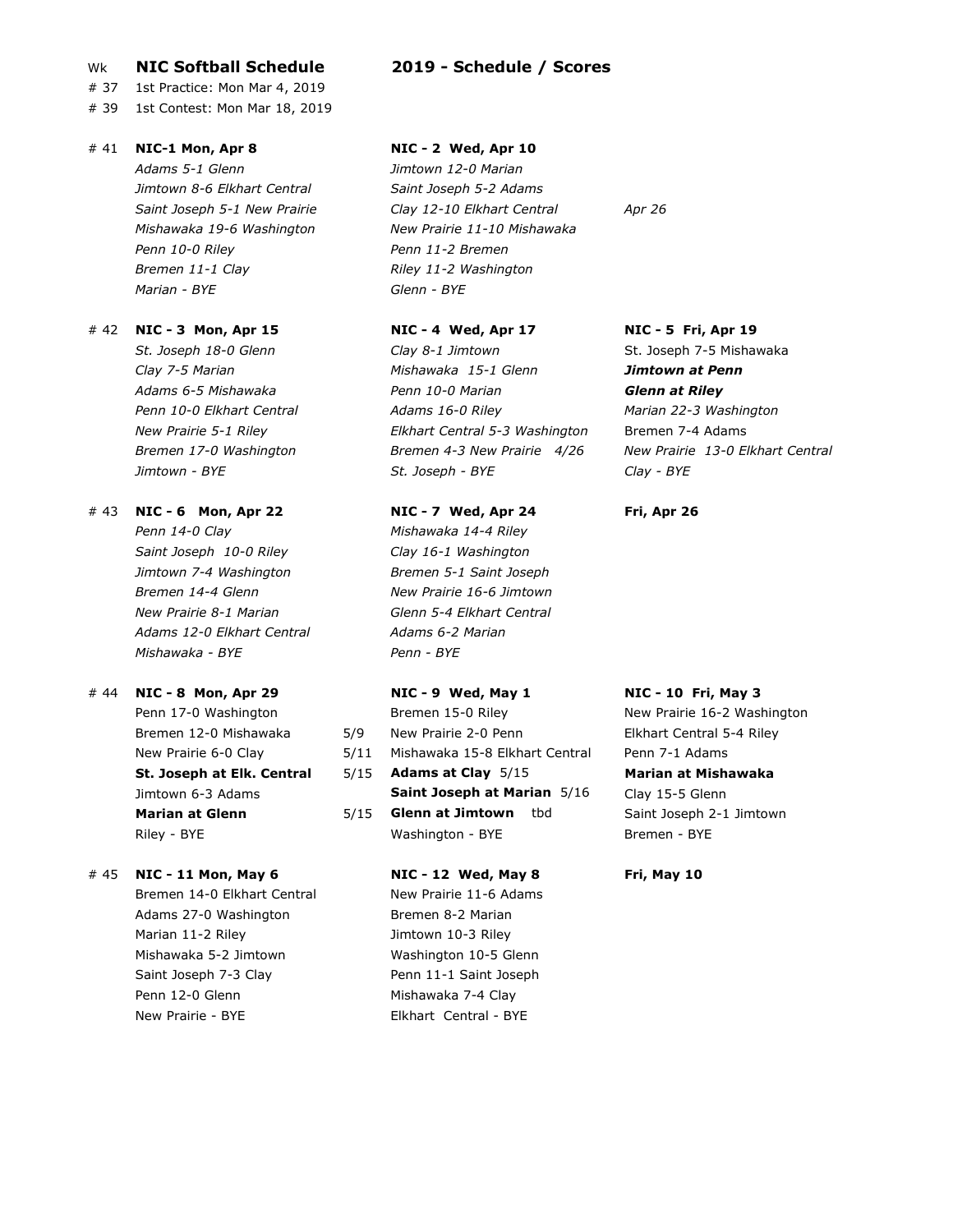Elkhart Central at Marian Glenn at New Prairie Bremen at Jimtown Saint Joseph at Washington Clay at Riley Mishawaka at Penn Adams - BYE

# # 47 Mon, May 20

Softball Sectional this week

# 48 Tue, May 28, 2019 Regionals # 49 Sat, June 1, 2019 Semi-State # 50 Sat, June 8, 2019 State Finals

# NIC Softball Standings AS OF May 12

# 9 Marian 10 Elkhart Central 2 12 Riley 1-13 Washington 1-10 SJ

# 47 Sat, May 25, 2019 Sectional Championship Gme

# TO PLAY: LOSS TO:

| 1 Bremen           |         | $10-1$ at Jim                   | Penn,                   |
|--------------------|---------|---------------------------------|-------------------------|
| 2 Penn             | 9-1     | Jim, Mish                       | NP,                     |
| 3 New Prairie      | $9 - 2$ | JG                              | SJ, Bre                 |
| 4 Saint Joseph     | 7-2     | at EC, at Marian, at Wash       | Bre, Penn               |
| 5 Mishawaka        | 6-4     | Marian, at Penn                 | NP, SBA, SJ, Bre        |
| 6 Jimtown          | 5-4     | at Penn, JG, Bre                | Clay, NP, Mish, SJ      |
| 7 Adams            | 6-5     | at Clay                         | SJ, Bre, Penn, NP, Jim  |
| 8 Clay             | $5 - 5$ | Adams, at Riley                 | Bre, Penn, Mish, SJ, NP |
| 9 Marian           | 2-6     | at JG, SJ, at Mish, EC          |                         |
| 10 Elkhart Central | $2 - 8$ | SJ, at Marian                   |                         |
| 11 Glenn           | $1 - 7$ | at Riley, Marian, at Jim, at NP |                         |
| 12 Riley           | $1 - 9$ | JG, Clay                        |                         |
| 13 Washington      | 1-10 SJ |                                 |                         |

|                   | <b>NIC Divisional Standings</b> | To be determioned      |               |
|-------------------|---------------------------------|------------------------|---------------|
| <b>NIC North</b>  | W-L                             | at the end of schedule | NIC South     |
| 1 Penn            |                                 |                        | 1 Bremen      |
| 2 Saint Joseph    |                                 |                        | 2 New Prairie |
| 3 Mishawaka       |                                 |                        | 3 Jimtown     |
| 4 Adams           |                                 |                        | 4 Glenn       |
| 5 Clay            |                                 |                        | 5 Marian      |
| 6 Elkhart Central |                                 |                        | 6 Riley       |
|                   |                                 |                        | 7 Washington  |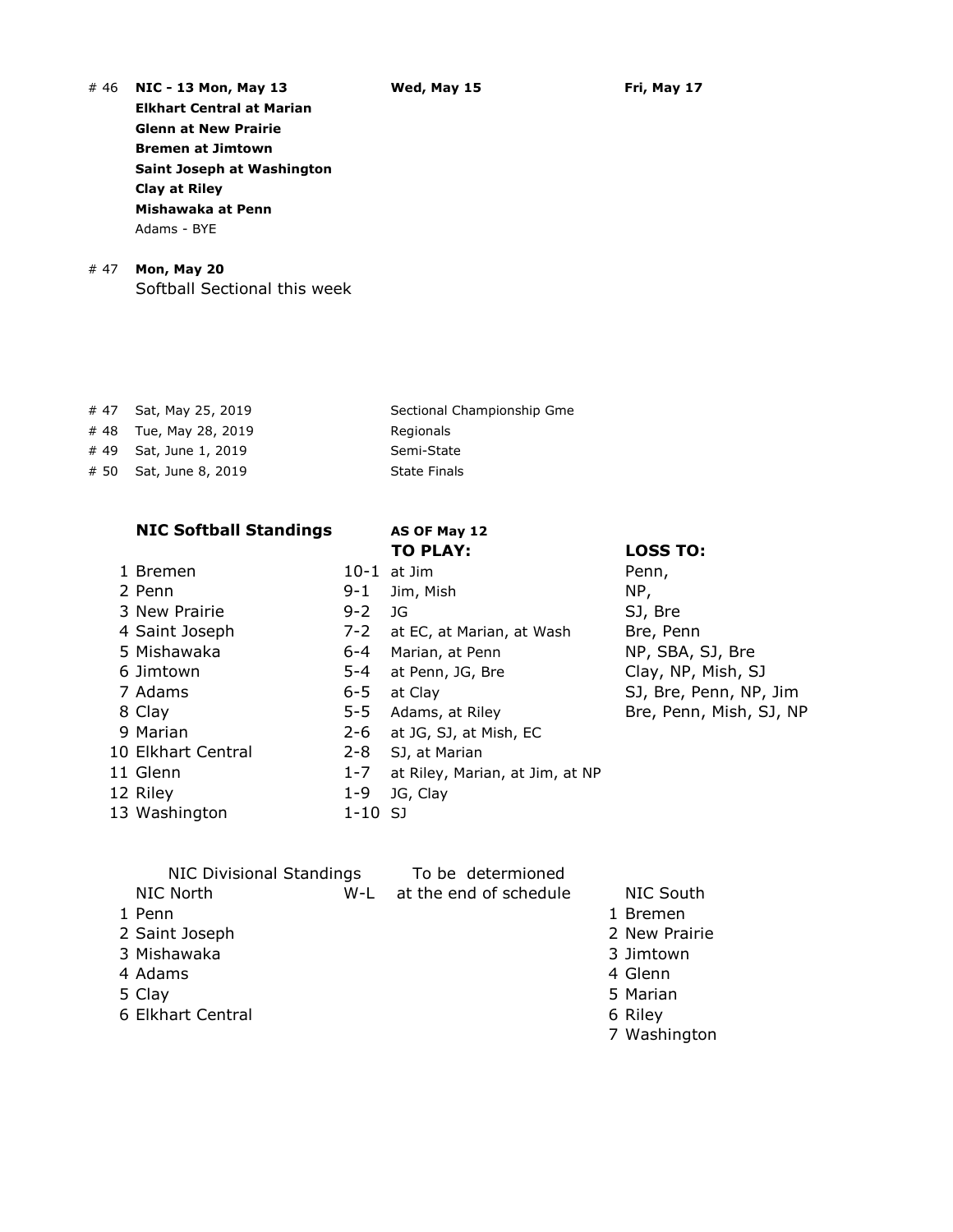Apr 25  $5/15$ Apr 26 Apr 23

May 10

5/14  $5/10$ 5/10